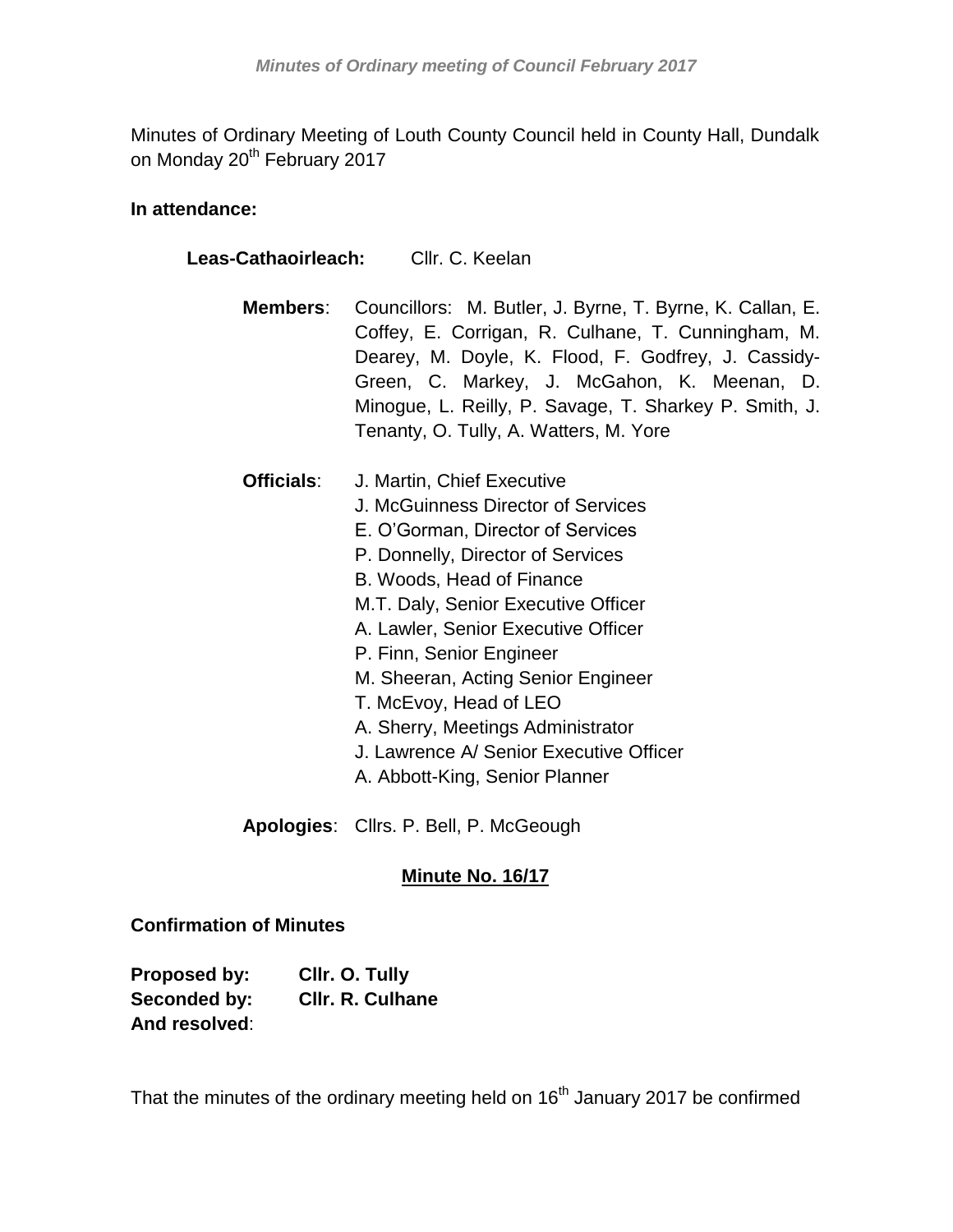## **Minute No. 17/17**

## **Matters arising**

 Members raised their concerns around the sponsoring of the Purple Flag scheme by Diageo

## **Minute No. 18/17**

### **Minutes for noting**

The following minutes were noted by the members.

Corporate Policy Group 5<sup>th</sup> January 2017 Borough District of Drogheda 9<sup>th</sup> January 2017 Municipal District of Dundalk 10<sup>th</sup> January 2017 Municipal District of Ardee 12<sup>th</sup> January 2017 LCDC 30<sup>th</sup> November 2016 Housing, Community Planning & Emergency Services SPC 28<sup>th</sup> November 2016

# **Minute No. 19/17**

## **Chairman's Report – Corporate Policy Group Meeting – 9 th February 2017**

Alan Sherry, Meetings Administrator presented the report. The minutes of the meeting of  $5<sup>th</sup>$  January 2017 and 10<sup>th</sup> November 2016 were confirmed. Members were updated in relation to the holding of a Brexit workshop. Members were informed that they would be consulted on a submission from the Council in relation to the Ireland 2040 nation plan. The draft agenda for the February meeting was considered and agreed. The list of conference & events was considered and recommendation made, along with Councillors Community Grants (12). It was agreed to have a presentation from Louth Tidy Towns at the March meeting.

The Chief Executive informed the members that she would host a workshop for the elected representatives and other strategic policy committee members in relation to the Ireland 2040 plan.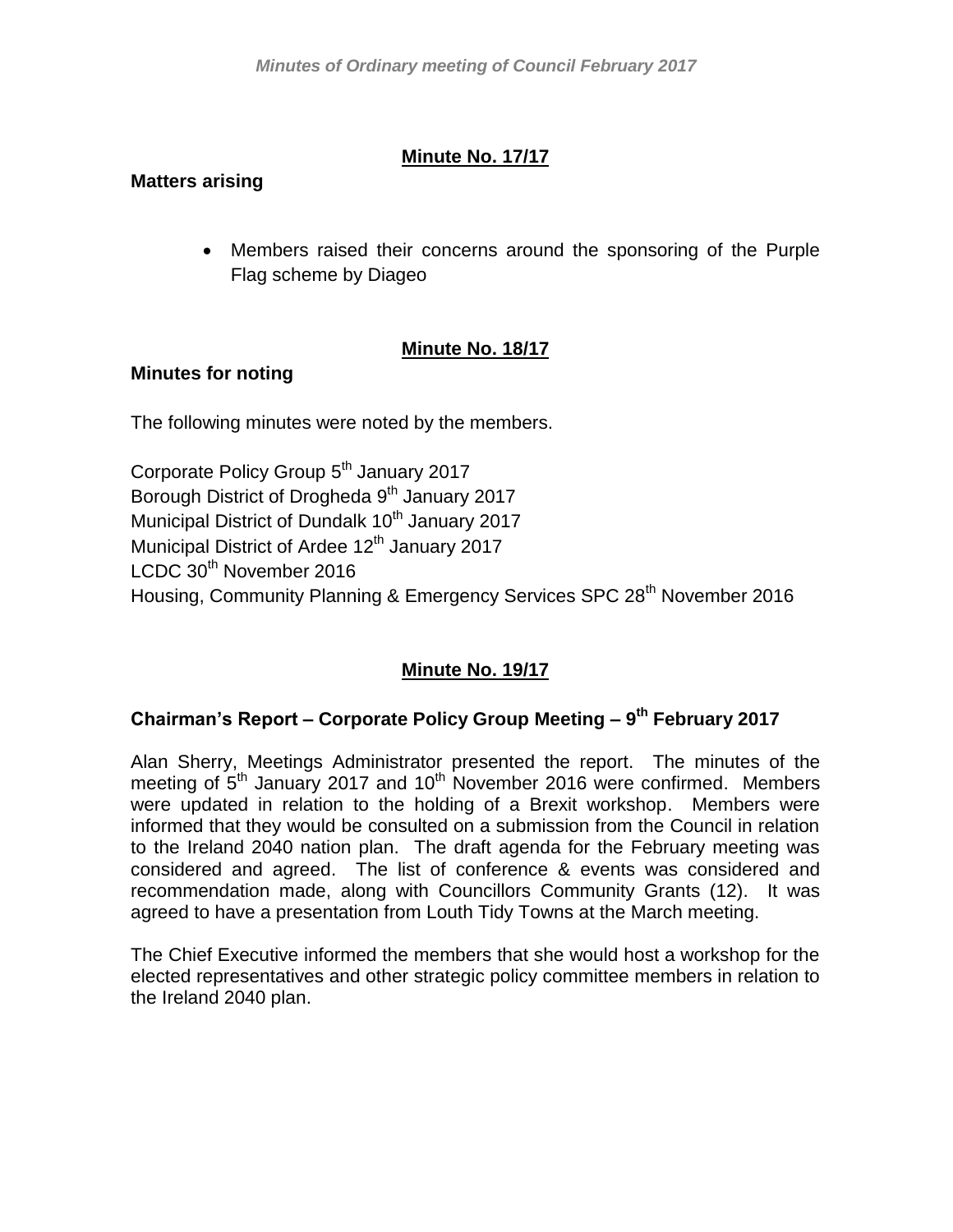# **Minute No. 20/17**

### **Monthly Management Report**

Members considered the Management Report dated 7<sup>th</sup> February 2017 Queries in regard to the report were addressed by the Chief Executive, Members of the Management Team, and Senior Staff. Issues addressed included:-

- Members requested that a more detailed report in relation to estates to be taken in charge be provided in future. It was agreed to circulate a detailed report at the Municipal/Borough meetings.
- It was agreed to provide the members with a breakdown of the cost associated with the Narrow Water Bridge project to date and the source of the funding for the expenditure.
- Concern was expressed at the number of planning applications requiring additional information and it was suggested that members be provided with details of the planning application process.
- While the EPA's positive assessment of environmental enforcement in Louth was acknowledged the need to improve out of hours procedures was highlighted.
- Concerns were raised around the imposition of debit balances on Council tenant's rent accounts as a result the Council not including reckonable income in previous rent assessments.
- The need to continually make the public aware of energy saving grants available to them was raised.
- The value of having further information in relation to the timescale of housing rent arrears was raised, e.g. >6 months.

## **Minute No. 21/17**

Eilish Hardiman, Chief Executive Officer, Children's Hospital Group and John Pollock, Project Director, National Paediatric Hospital Development Board gave a presentation in relation to the new national children's hospital project and then answered questions from the members.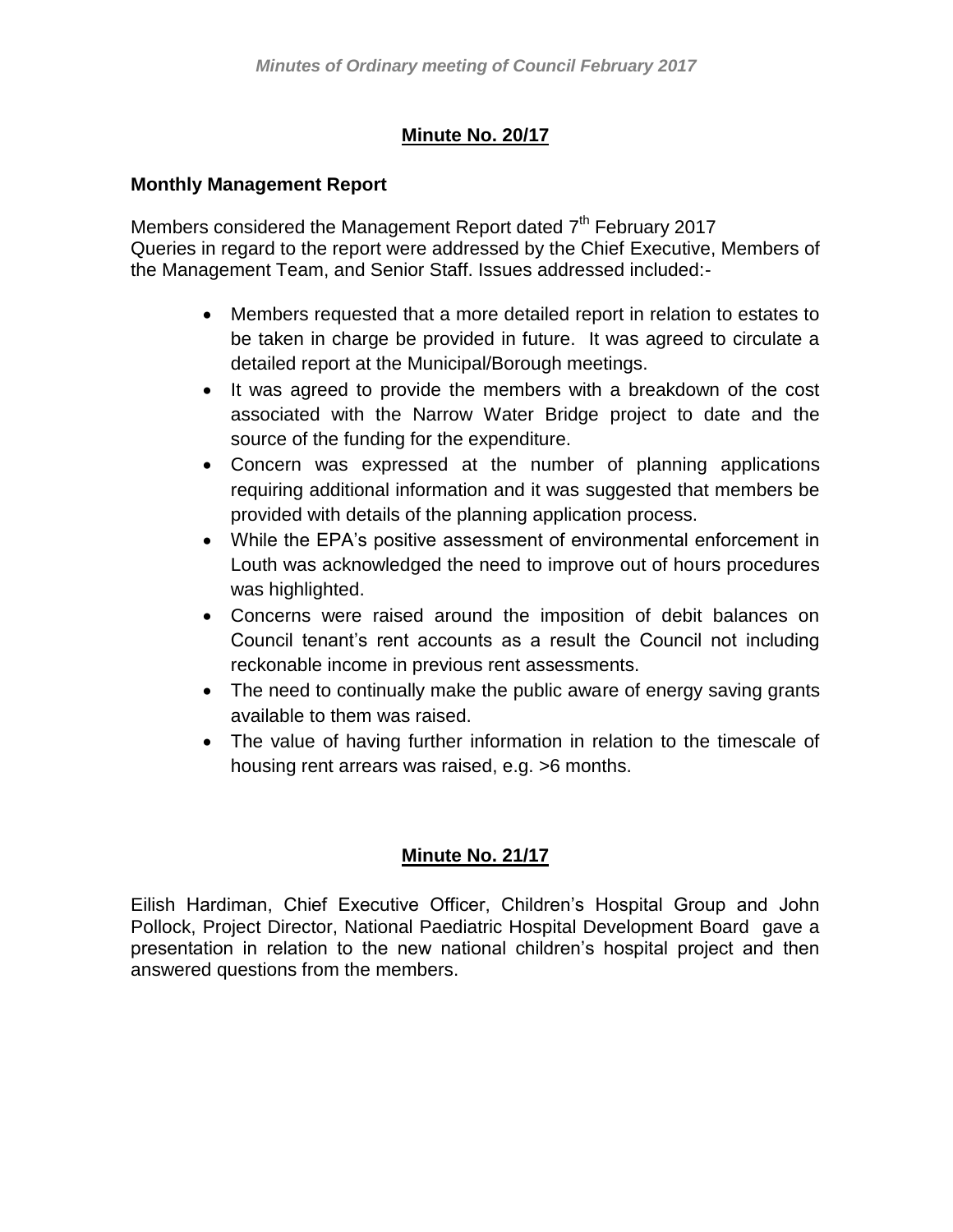## **Minute No. 22/17**

**Section 183 Notice – Disposal of plot of ground and former pumping station at Mountain View, Reaghstown Ardee**

| Proposed by:  | <b>CIIr. D. Minogue</b> |
|---------------|-------------------------|
| Seconded by:  | CIIr. L. Reilly         |
| And resolved: |                         |

That having considered the notice on the matter dated  $3<sup>rd</sup>$  February 2017 to confirm the Disposal of plot of ground and former pumping station at Mountain View, Reaghstown Ardee for a consideration of €1,000.00 to Mr. Jack Young, Reaghstown, Ardee

### **Minute No. 23/17**

| Proposed by:  | Cllr. P. Savage |
|---------------|-----------------|
| Seconded by:  | CIIr. M. Yore   |
| And resolved: |                 |

## **Section 183 Notice – Disposal of Land at Clos Na Manach, Greenore Road, Carlingford**

That having considered the notice on the matter dated  $6<sup>th</sup>$  February 2017 to confirm the Disposal of Land at Clos Na Manach, Greenore Road, Carlingford for a consideration of €214,302.00 to Tuath Housing Association

## **Minute No. 24/17**

### **To agree a date for the April Monthly Meeting of Council**

As the third Monday of April is a bank holiday it was agreed by the Members to hold the April Monthly Meeting of Council on Monday 10<sup>th</sup> April at 10.00 a.m.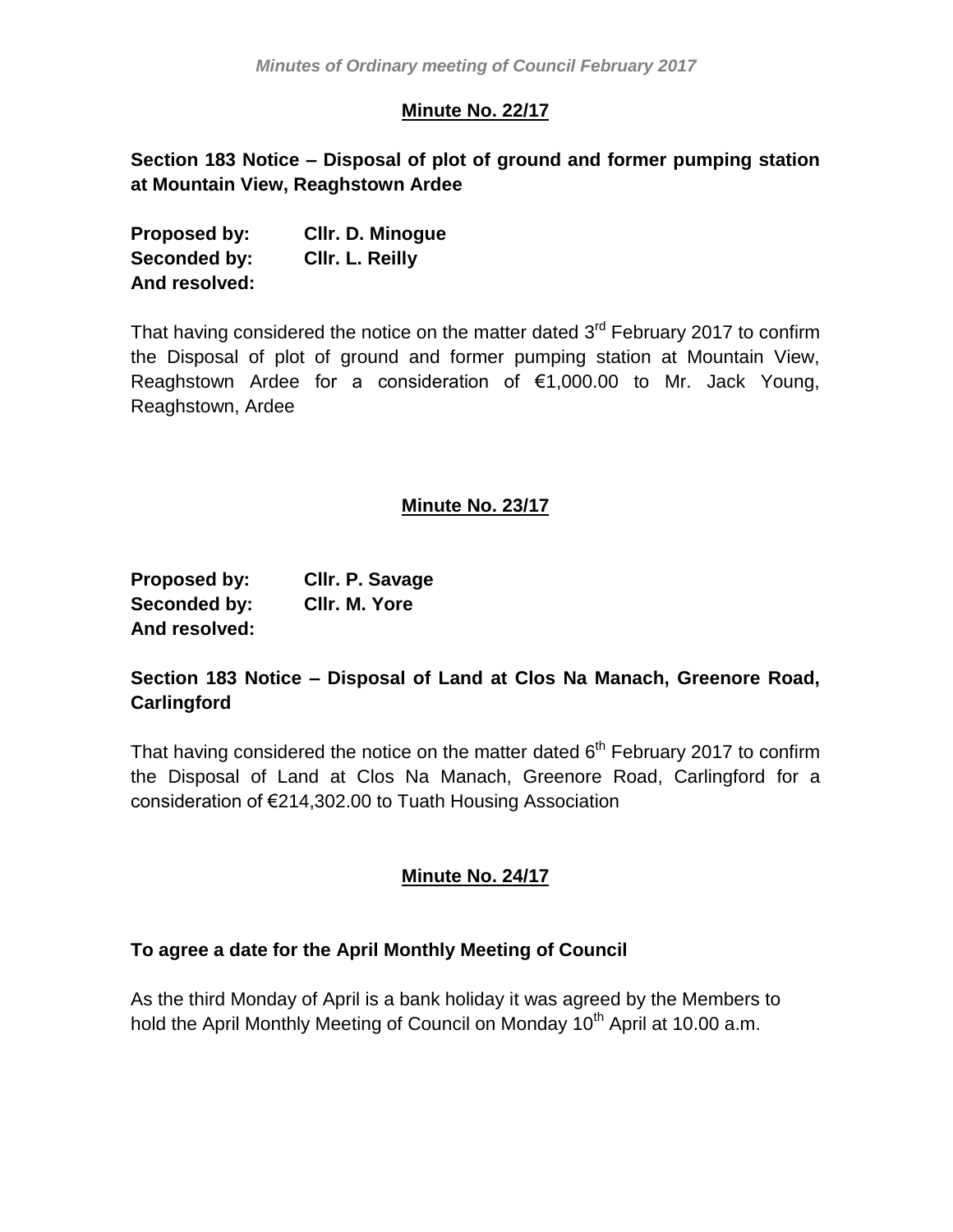## **Minute No. 25/17**

#### **Section 85 Agreement with Westmeath County Council**

| Proposed by: | Cllr. O. Tully  |
|--------------|-----------------|
| Seconded by  | Cllr. K. Callan |
| And resolved |                 |

To approve the Section 85 agreement between Louth County Council and Westmeath County Council in accordance with the provisions of Section 85 of the Local Government Act 200, Roads Act 1993 for the Management of Invasive Alien Plant Species on the road network within the administrative area of Louth County Council.

#### **Minute No. 26/17**

| Proposed by: | CIIr. C. Keelan  |
|--------------|------------------|
| Seconded by  | CIIr. D. Minogue |
| And resolved |                  |

### **Nomination of six members to attend meeting with Transport Infrastructure Ireland**

It was agreed that the following members should attend this proposed meeting:- Cllrs. P. Bell, D. Minogue, L. Reilly, T. Cunningham, C. Markey, P. McGeough and J. Tenanty.

### **Minute No. 27/17**

#### **Votes of Sympathy**

Tributes were paid by the members and the Chief Executive to the late Jim Lennon, and Brendan McGahon, former T.D. Cllr. McGahon, nephew of Brendan thanked the members and officials for their messages of sympathy.

Family of Eddie Filgate, former T.D. for Louth Family of Michael Bent Family of the late Olivia Donegan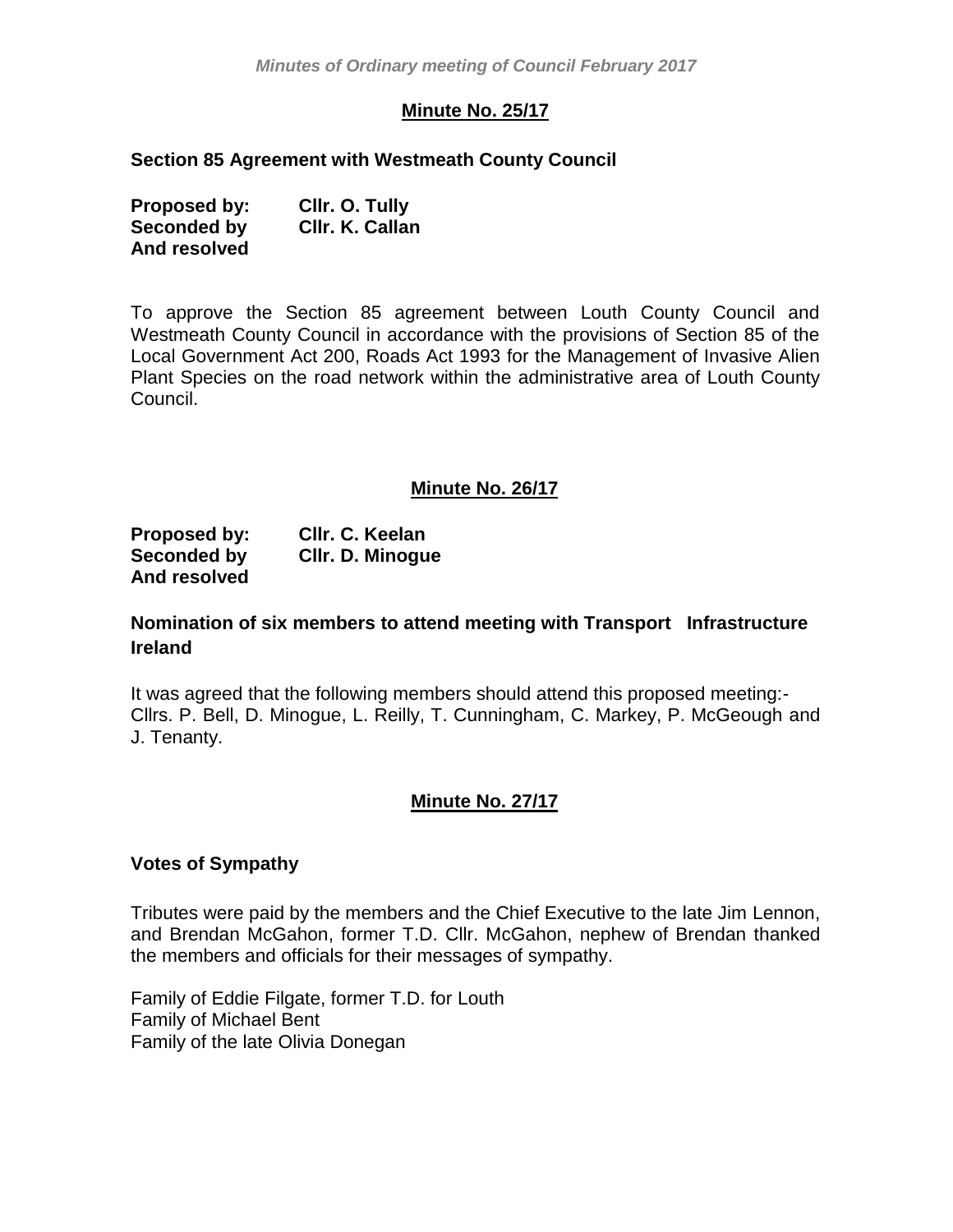## **Minute No. 28/17**

#### **Vote of Congratulations**

Cllr. Tully and Savage were congratulated on the birth of their grandchildren Mairead McGuinness, MEP was congratulated on being elected Vice President of the European parliament.

Members were commended for their motion supporting the use of epipens in emergencies.

St. Comcilles GAA club were commended for reaching the Intermediate Club Football Final.

## **Minute No. 29/17**

#### **Conferences and Events**

**Proposed by: Cllr. M. Butler Seconded by: Cllr. E. Coffey And resolved:**

To approve the attendance of members recorded in the Conference & Events Register at such Conferences and Events (No.9) listed within the agenda & endorsed by the Corporate Policy Group on 9<sup>th</sup> February 2017.

### **Minute No. 30/17**

**Allocation of Community Grants**

| <b>Proposed by:</b> | CIIr. M. Yore   |
|---------------------|-----------------|
| <b>Seconded by:</b> | CIIr. M. Butler |
| And resolved:       |                 |

To approve Members Community Grant Allocations (No. 12) as listed on the report circulated with the agenda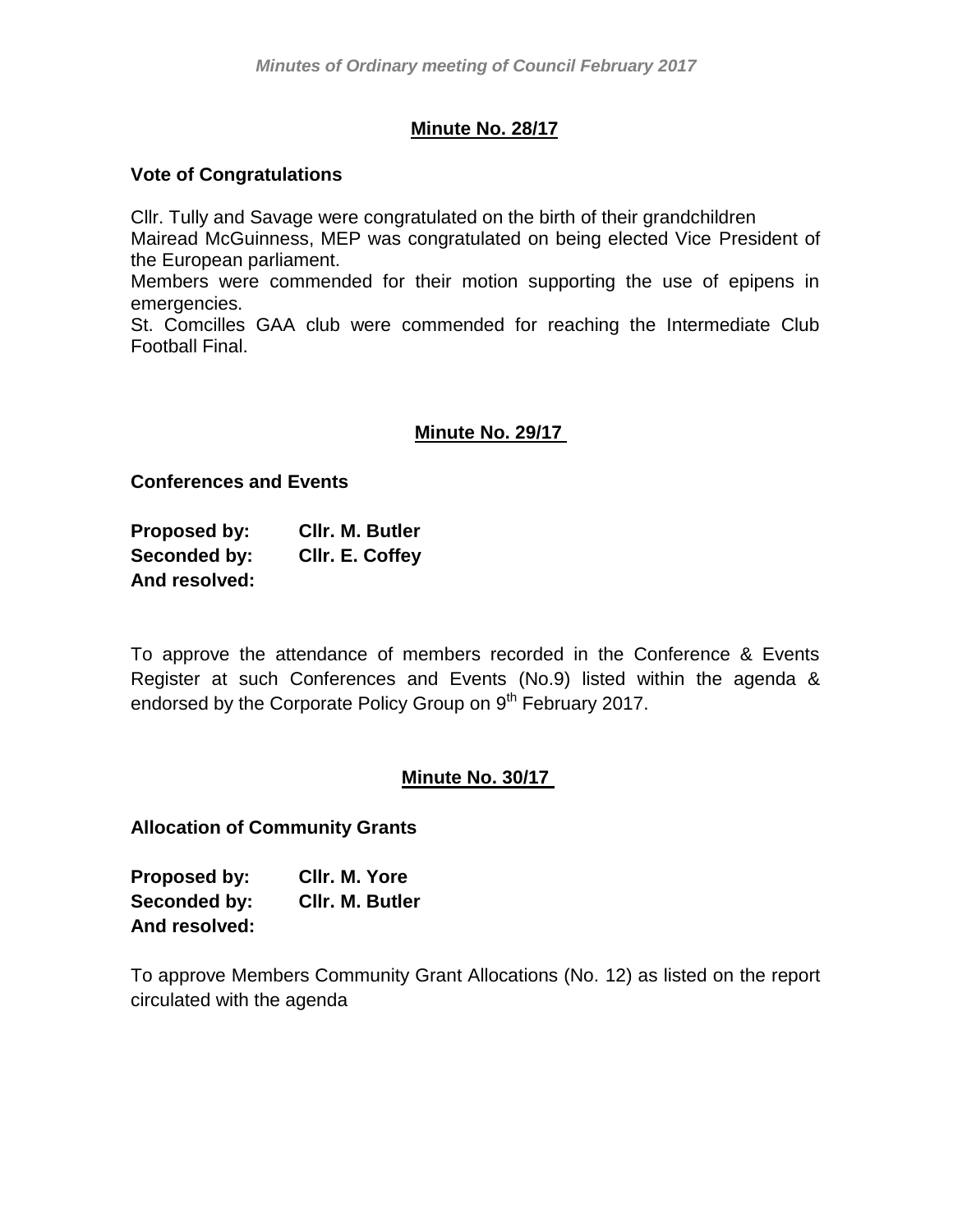## **Minute No. 31/17**

#### **Notice of Motion**

### **Proposed by: Cllr. K. Callan**

Will Louth County Council undertake to operate a scheme in conjunction with the Fire Service to provide a service to commercial premises within the urban centres of Drogheda, Ardee, Dunleer and Dundalk for the purposes of removing vegetation and organic growth at height on commercial buildings, many of which are either listed or of historic importance.

Such a scheme would be undertaken on the basis of local businesses and occupiers agreeing to the terms of such a scheme as to be drafted by the Council. The scheme would not just assist traders but also improve our streetscapes and also assist in protecting our heritage.

**Reply:**

**Louth County Council are not in a position to provide such assistance as the daily work routine of the wholetime fire crews in Dundalk and Drogheda is committed to drills, training and rolling out of the Community Fire Safety Strategy.**

*Following a lengthy discussion in which a range of views on the matter were expressed, the motion was withdrawn by the proposer*

### **Minute No. 32/17**

**Notice of Motion**

| <b>Proposed by:</b> | CIIr. M. Yore           |
|---------------------|-------------------------|
| Seconded by:        | <b>CIIr. F. Godfrey</b> |

"That Louth Co Council should include directional arrows on all cycle lanes in County with immediate effect"

#### **Reply:**

**The markings for use in the Cycle Tracks are prescribed in Chapter 7 of the Dept of Transport Traffic Signs Manual. 7.8.14 deals with Cycle Track Directional Arrows which are discretionary. We will continue to review the cycle lanes and apply directional signs where appropriate, and subject to the necessary resources being available**

*The response was noted by the members*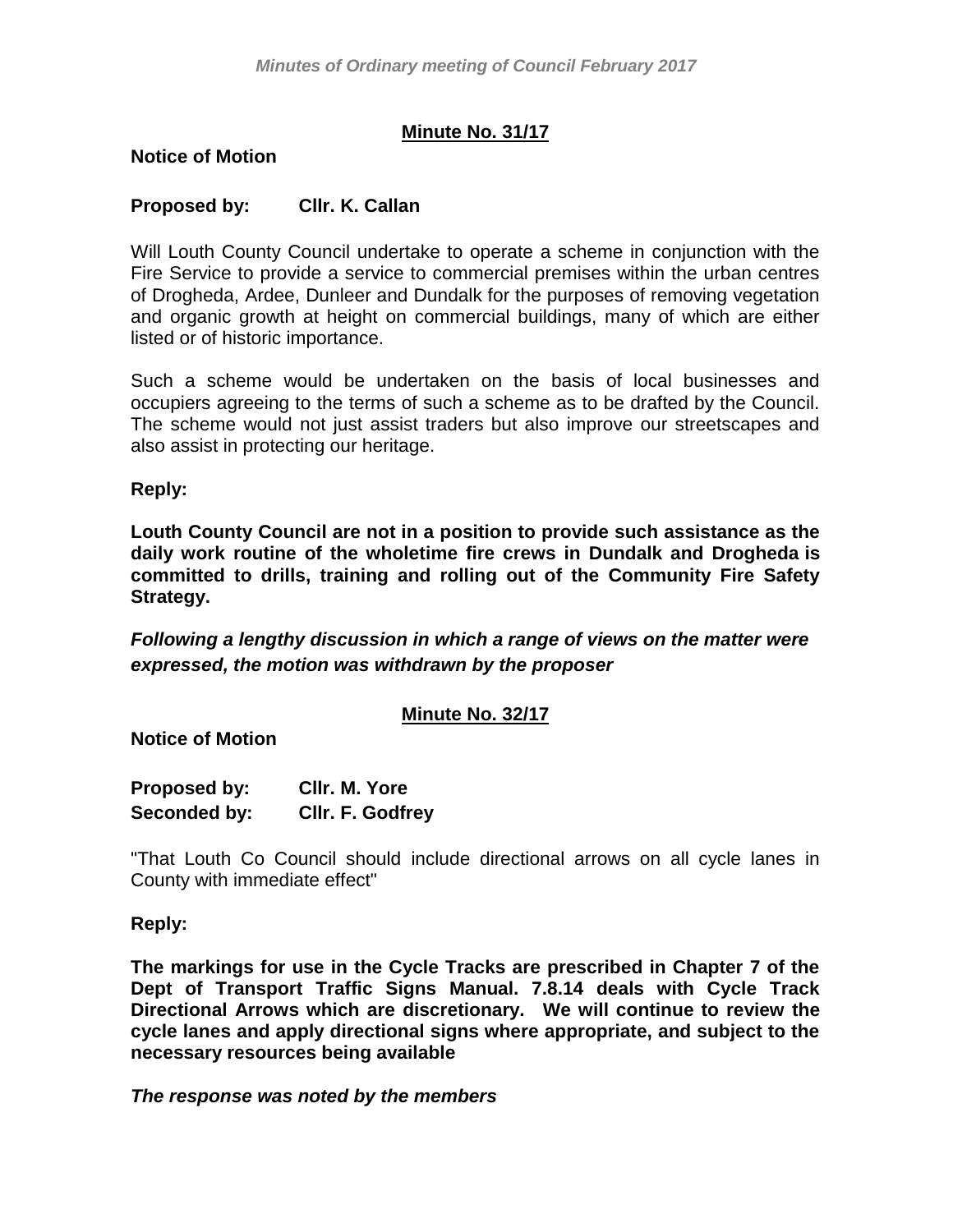## **Minute No. 33/17**

#### **Notice of Motion**

| Proposed by: | Cllr. C. Keelan  |
|--------------|------------------|
| Seconded by: | CIIr. F. Godfrey |

"That this Council request that the Minister of Health Simon Harris T.D. ensure that the drug Orkambi for Cystic Fibrosis sufferers be included in the GMS and LTI Scheme."

**Reply:**

**This is a matter for the members**

*Members agreed the motion*

### **Minute No. 34/17**

#### **Notice of Motion**

### **Proposed by: Cllr. P. Smith**

Calling on Louth County Council to arrange a meeting with the Minister of Finance with a view to outlining the benefits of having The Living City initiative extended to Drogheda and Dundalk. The Living City Initiative is a targeted pilot tax incentive which aims to seek to:

1. Encouraging people back to the centre of Irish cities to live in historic buildings

2. Encouraging the regeneration of the retail heartland of central business districts. The Initiative will provide tax incentives for works performed to refurbish residential and retail buildings either to bring them up to a habitable standard or even to make improvements to buildings which are currently inhabited. The incentives will be targeted at owner/occupiers rather than property developers.

If the Minister agrees to a meeting a representative sample of officials and councillors from the council can attend to state our case"

#### **Reply:** *This is a matter for the members*

**This motion was deferred to the March Meeting**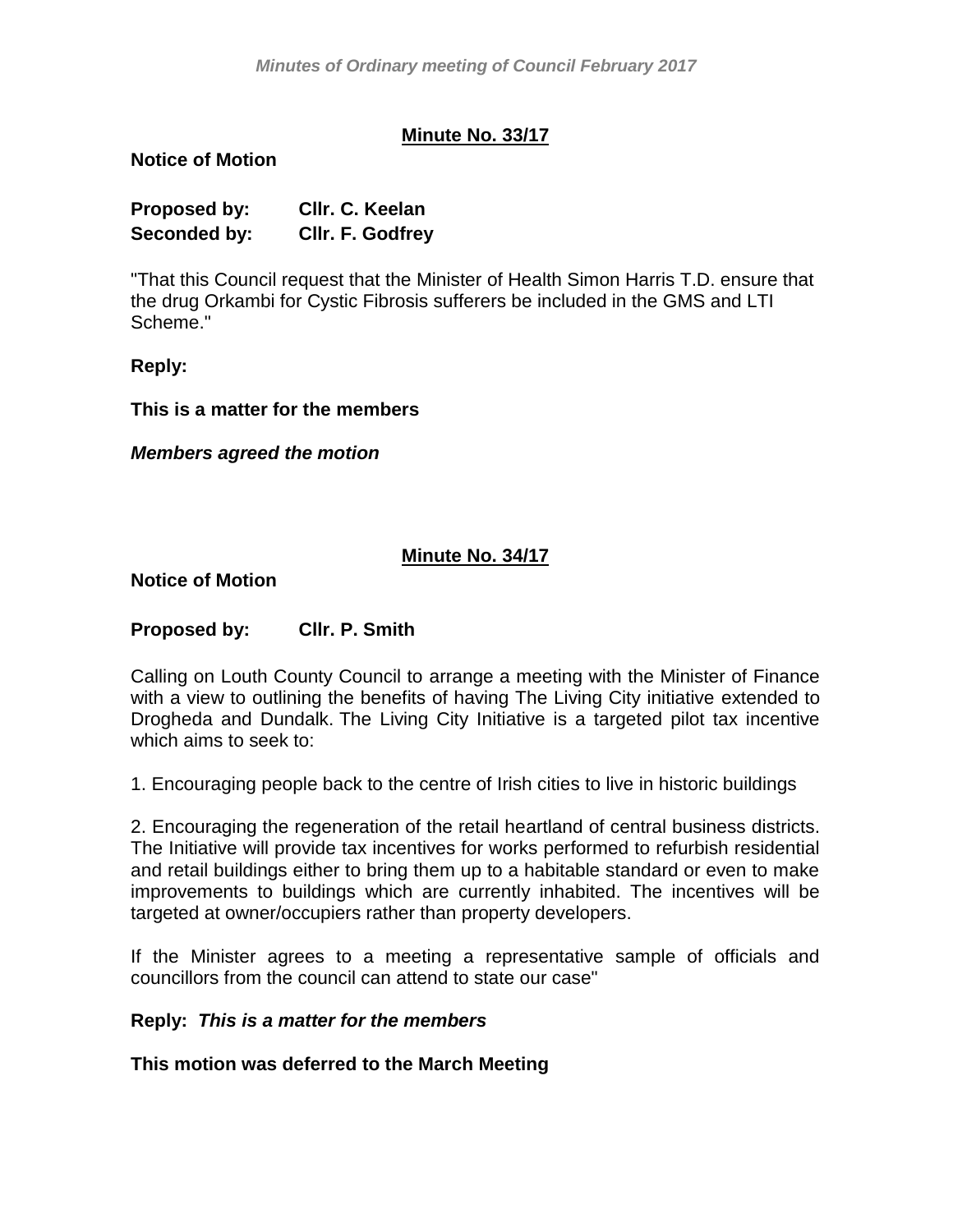## **Minute No. 35/17**

**Notice of Motion**

| Proposed by: | CIIr. M. Yore    |
|--------------|------------------|
| Seconded by: | Cllr. F. Godfrey |

"That Louth County Council appoint an Access Officer who is involved in ensuring that the most up to date best practice guidelines are used in all aspects of Planning and Development in Co. Louth"

**Reply**

**The Disability Act, 2005 provides a statutory basis for making public services accessible. The act provides that where practicable and appropriate public bodies are to make their public buildings, services and information** 

**accessible to people with disabilities. The act also requires that where practical and appropriate the public body provide assistance if requested to persons with a disability in accessing services. The requirement to authorise an access officer is set out in section 26 of the act. The role is to provide or arrange for, and co-ordinate the provisions of assistance and guidance to persons with disabilities in accessing its services. This role has in practice been assigned to Corporate Services who exercise the functions where practical and appropriate.** 

**In the matter of best practices in planning and development, there is a myriad of legislation and regulations in regard to access to other built environment including, The Building Control (Amendment) Regulations (2013) and The Building Regulations, Part M 'Access and Use' (2010) and Part B 'Fire Safety' (2006) where accompanying technical guidance documentation sets out the statutory requirement for access and egress from a building for people including those with disability. There is a requirement for a Disability Access Certificate (DAC) which demonstrates compliance with Part M. The Design Manual for Urban and Rural Roads and Streets (DMURS) provides the guidance relating to the design of urban roads and streets. Staffs across a number of Directorates are tasked with and continue the monitoring and enforcement such legislation and regulations.**

*Following a discussion, members agreed the motion*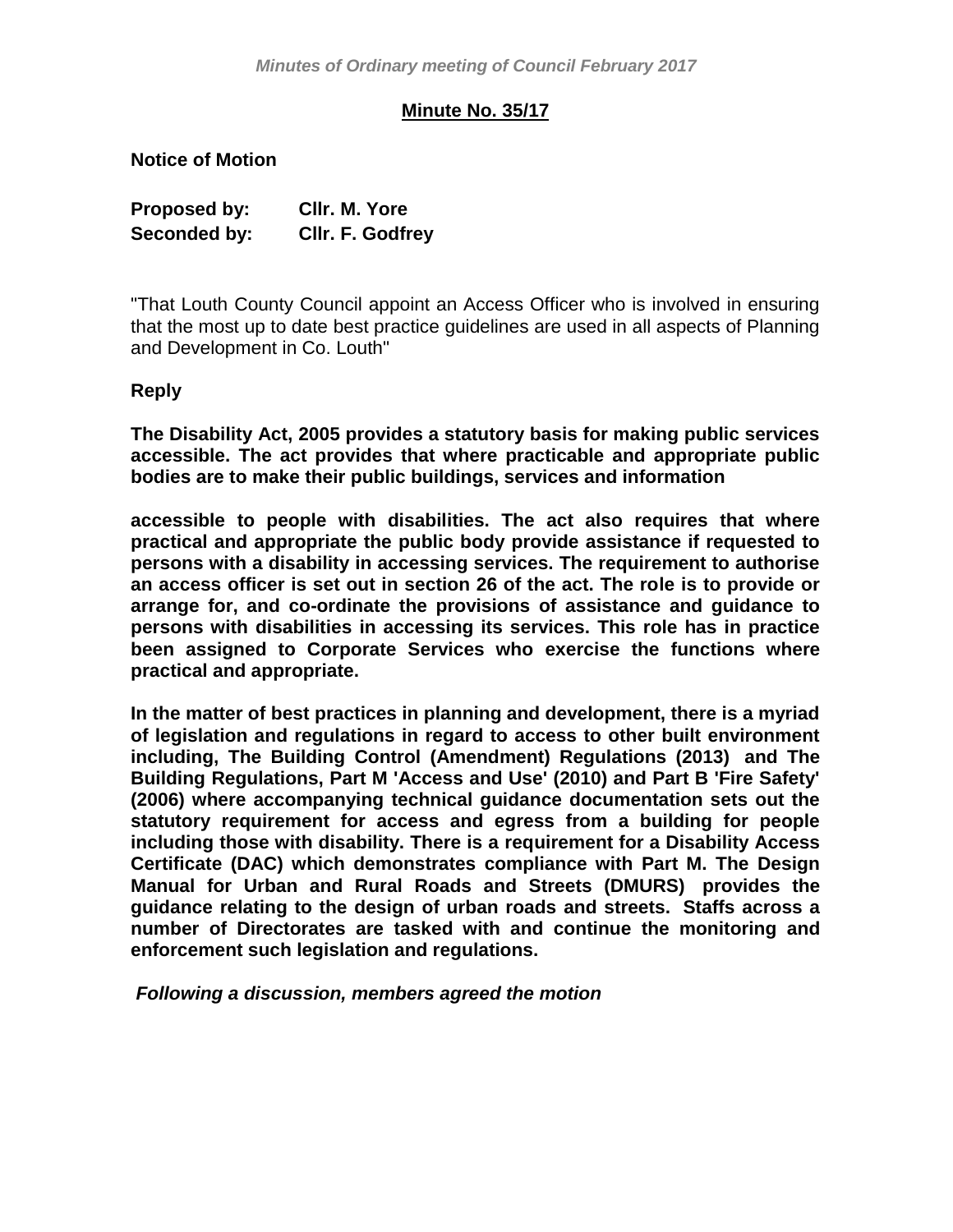## **Minute No. 36/17**

Standing orders suspended to allow the meeting continue to 2.00 p.m.

| Proposed by: | Cllr. C. Keelan         |
|--------------|-------------------------|
| Seconded by: | <b>CIIr. F. Godfrey</b> |

## **Minute No. 37//17**

#### **Notice of Motion**

| <b>Proposed by:</b> | CIIr. E. Coffey |
|---------------------|-----------------|
| Seconded by:        | CIIr. T. Byrne  |

Calling on Louth County Council to contact the relevant Minister and request that the current Commercial Rates Legislation be reviewed in light of the result of the Brexit Referendum and the significant detrimental impact on our Local and National SME'S and to consider the following:

1. **The Reform of the State Valuation System.** At present the entire weight of the commercial rate burden falls on traditional bricks and mortar of the premises across Ireland. I am proposing that the system should take into account the ability to actually pay the rates based on business profits and cash flow.

2. **That a new valuation structure should incorporate a self – assessment aspect.** If self – assessment was introduced valuations could be carried out locally and occupiers and entrepreneurs could apply the going rate. If misleading information was provided as it is the case in other areas of self – assessment, then those who supply it would be subject to penalties.

3. **That a rates reduction on a sliding scale be given to new SME businesses/start-ups**, i.e. 75% payment in Year 1, 50% payment in Year 2 and 25% payment in Year 3.

4. **That a 65% reduction on rates be given to existing SME'S/ Family businesses** for the period from 2009 – 2014 on production of Certified Audited Accounts for those years reflecting a minimum of 25% 'trading at a loss levels' for the years stated.

**Reply:**

**This is a matter for the members**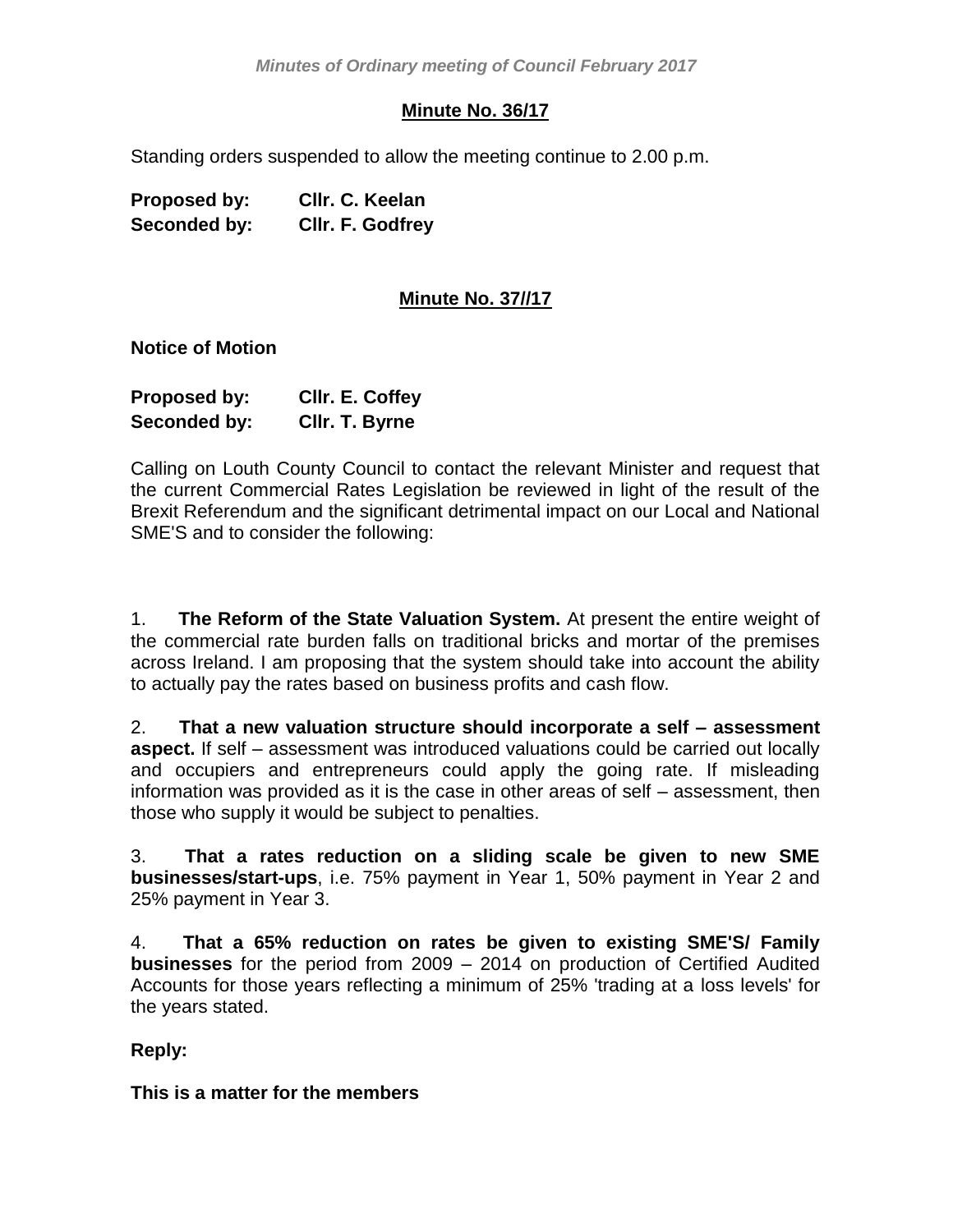## **AMENDMENT**

#### **Proposed by Cllr. M. Dearey Seconded by Cllr. T. Sharkey**

#### **That points 3 & 4 be removed from the original motion**

**For:** Cllrs. J. Byrne, K. Callan, T. Cunningham, M. Dearey, J. Green, D. Minogue J. McGahon T. Sharkey, O. Tully **Total nine (9)**

**Against:** Cllrs. E. Coffey, F. Godfrey, C. Keelan **Total three (3)**

**Absent** Cllrs. P. Bell, M.Butler, T. Byrne, A. Cassidy, E. Corrigan, R. Culhane, M. Doyle, K. Flood, C. Markey, P. McGeough, K. Meenan, L. Reilly, P. Savage, P. Smith, J. Tenanty, A. Watter, M. Yore **Total seventeen (17)**

*The amendment to the motion was confirmed & members agreed to the amended motion*

## **Minute No. 38//17**

### **Notice of Question**

### **Submitted by: Cllr. J. Byrne**

How many houses have been purchased by the Local Authority (Excluding Voluntary Bodies) for Social Housing in 2015 and 2016?

Can you provide a breakdown for the amounts by each year and locations.

How many of the council owned landbanks that are zoned for residential provision have been submitted to the Dept for funding for Social Housing Provision upto and including December 2016?

#### **REPLY:**

### **Acquisitions 2015: 28**

- · **Ardee MD: 8**
- · **Drogheda MD: 7**
- · **Dundalk MD: 13**